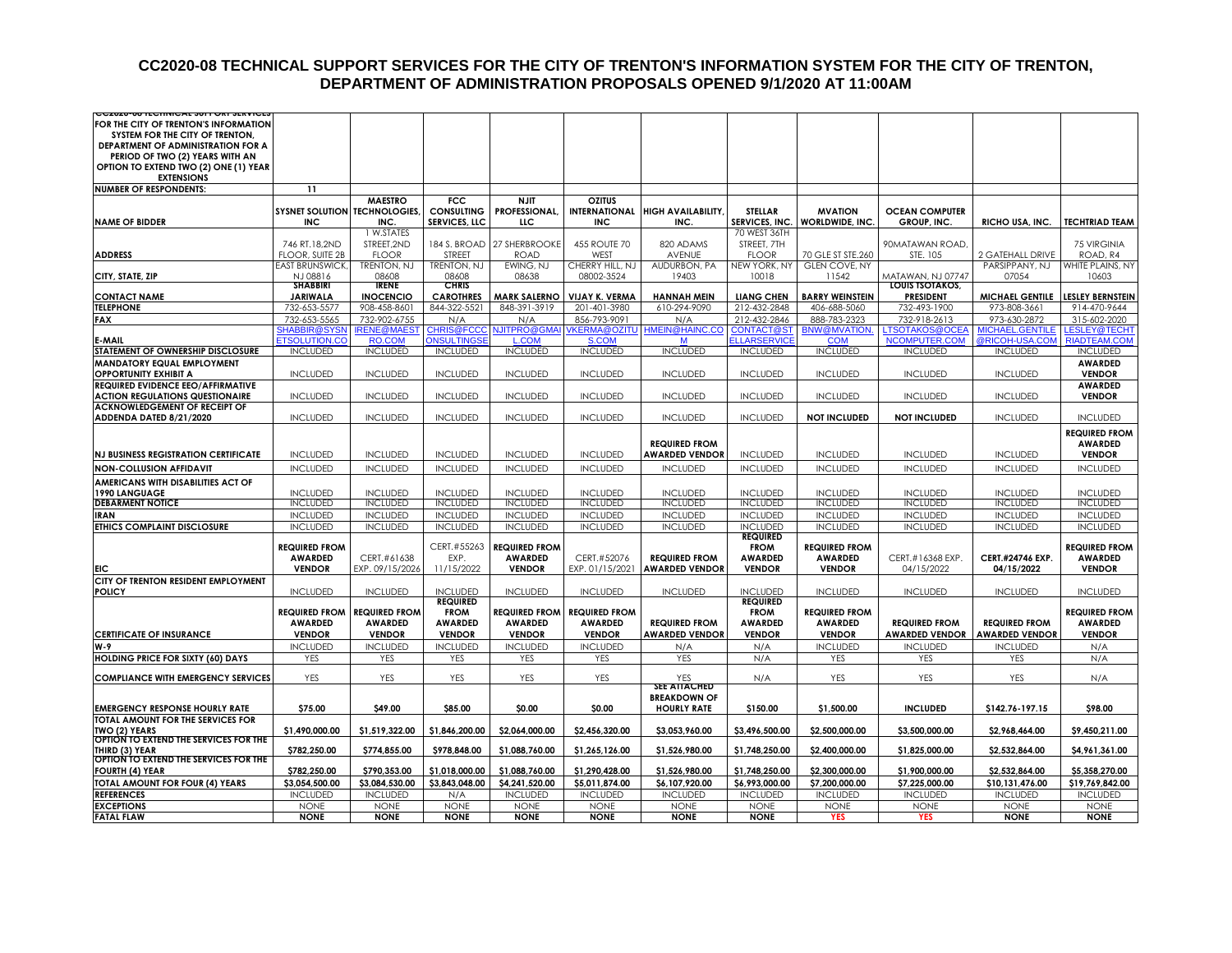**TECHNICAL SUPPORT SERVICES FOR THE CITY OF TRENTON'S INFORMATION SYSTEM FOR** A PERIOD OF TWO (2) YEARS WITH AN OPTION TO EXTEND TWO (2) ONE (1) YEAR **EXTENSIONS.** 

IF EMERGENCY RESPONSE FALLS OUTSIDE THE LUMP SUM PRICING, PLEASE PROVIDE AN **HOURLY RATE FOR THAT SERVICE.**  $45.80$ 

TOTAL AMOUNT FOR THE SERVICES FOR TWO (2) YEARS

OPTION TO EXTEND THE SERVICES FOR THE THIRD YEAR **TOTAL AMOUNT FOR SERVICES YEAR THREE (3))** 

OPTION TO EXTEND THE SERVICES FOR THE FOURTH YEAR TOTAL AMOUNT FOR SERVICES YEAR FOUR (4))

**TOTAL AMOUNT FOR FOUR (4) YEARS** 

 $1490000$ 

 $3782250$  -

\$ 782250/-

 $3054,500$  -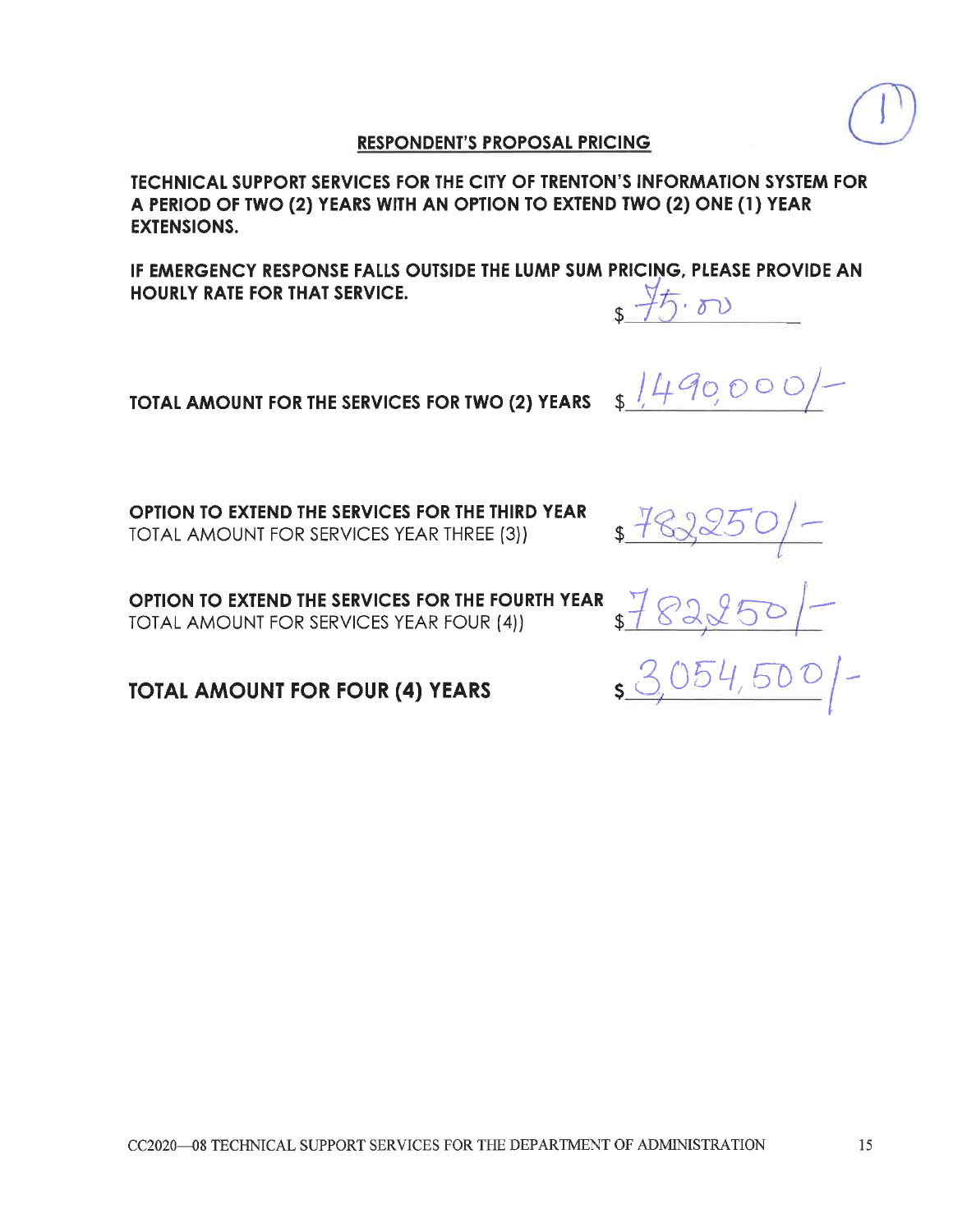15

CC2020-08 TECHNICAL SUPPORT SERVICES FOR THE DEPARTMENT OF ADMINISTRATION

TOTAL AMOUNT FOR SERVICES YEAR FOUR (4))

**TOTAL AMOUNT FOR FOUR (4) YEARS** 

OPTION TO EXTEND THE SERVICES FOR THE THIRD YEAR TOTAL AMOUNT FOR SERVICES YEAR THREE (3))

OPTION TO EXTEND THE SERVICES FOR THE FOURTH YEAR

TOTAL AMOUNT FOR THE SERVICES FOR TWO (2) YEARS  $$1,519,322.$ 

A PERIOD OF TWO (2) YEARS WITH AN OPTION TO EXTEND TWO (2) ONE (1) YEAR **EXTENSIONS.** 

TECHNICAL SUPPORT SERVICES FOR THE CITY OF TRENTON'S INFORMATION SYSTEM FOR

**RESPONDENT'S PROPOSAL PRICING** 

IF EMERGENCY RESPONSE FALLS OUTSIDE THE LUMP SUM PRICING, PLEASE PROVIDE AN **HOURLY RATE FOR THAT SERVICE.** 

\$ \$49 PER HOUR

 $$790,353.00$ 

 $$3,084,530.$ 



774,855.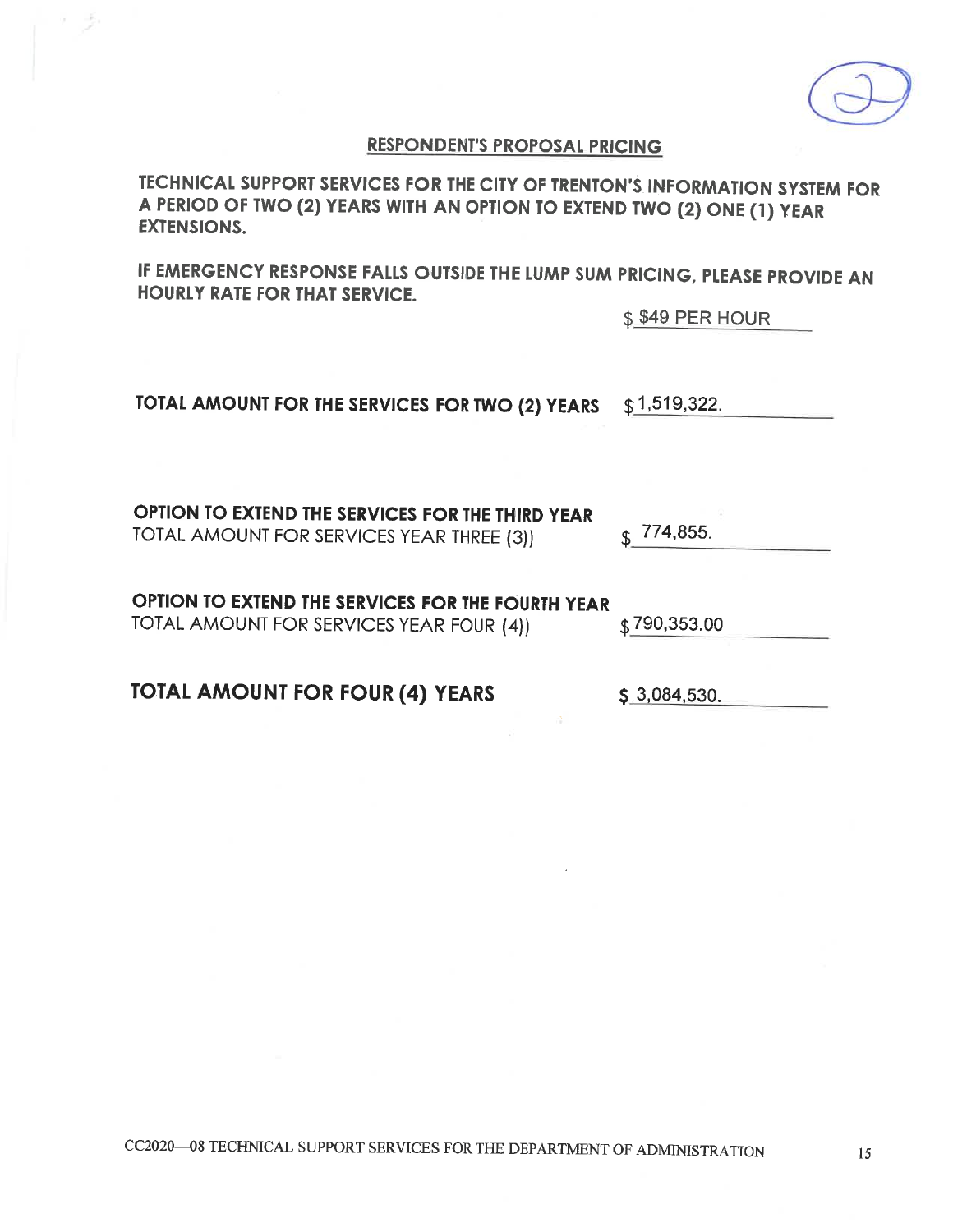**FCC Consulting Services LLC** 

**TECHNICAL SUPPORT SERVICES FOR THE CITY OF TRENTOINS INFORMATION SYSTEM FOR** A PERIOD OF TWO (2) YEARS WITH AN OPTION TO EXTEND TWO (2) ONE (1) YEAR **EXTENSIONS.** 

IF EMERGENCY RESPONSE FALLS OUTSIDE THE LUMP SUM PRICING, PLEASE PROVIDE AN **HOURLY RATE FOR THAT SERVICE.** 

| TOTAL AMOUNT FOR THE SERVICES FOR TWO (2) YEARS                                               | \$1,846,200 |
|-----------------------------------------------------------------------------------------------|-------------|
|                                                                                               |             |
| OPTION TO EXTEND THE SERVICES FOR THE THIRD YEAR<br>TOTAL AMOUNT FOR SERVICES YEAR THREE (3)) | \$978,848   |
| OPTION TO EXTEND THE SERVICES FOR THE FOURTH YEAR<br>TOTAL AMOUNT FOR SERVICES YEAR FOUR (4)) | \$1,018,000 |
|                                                                                               |             |

**TOTAL AMOUNT FOR FOUR (4) YEARS** 



15

 $$3,843,048$ 

 $$85.00$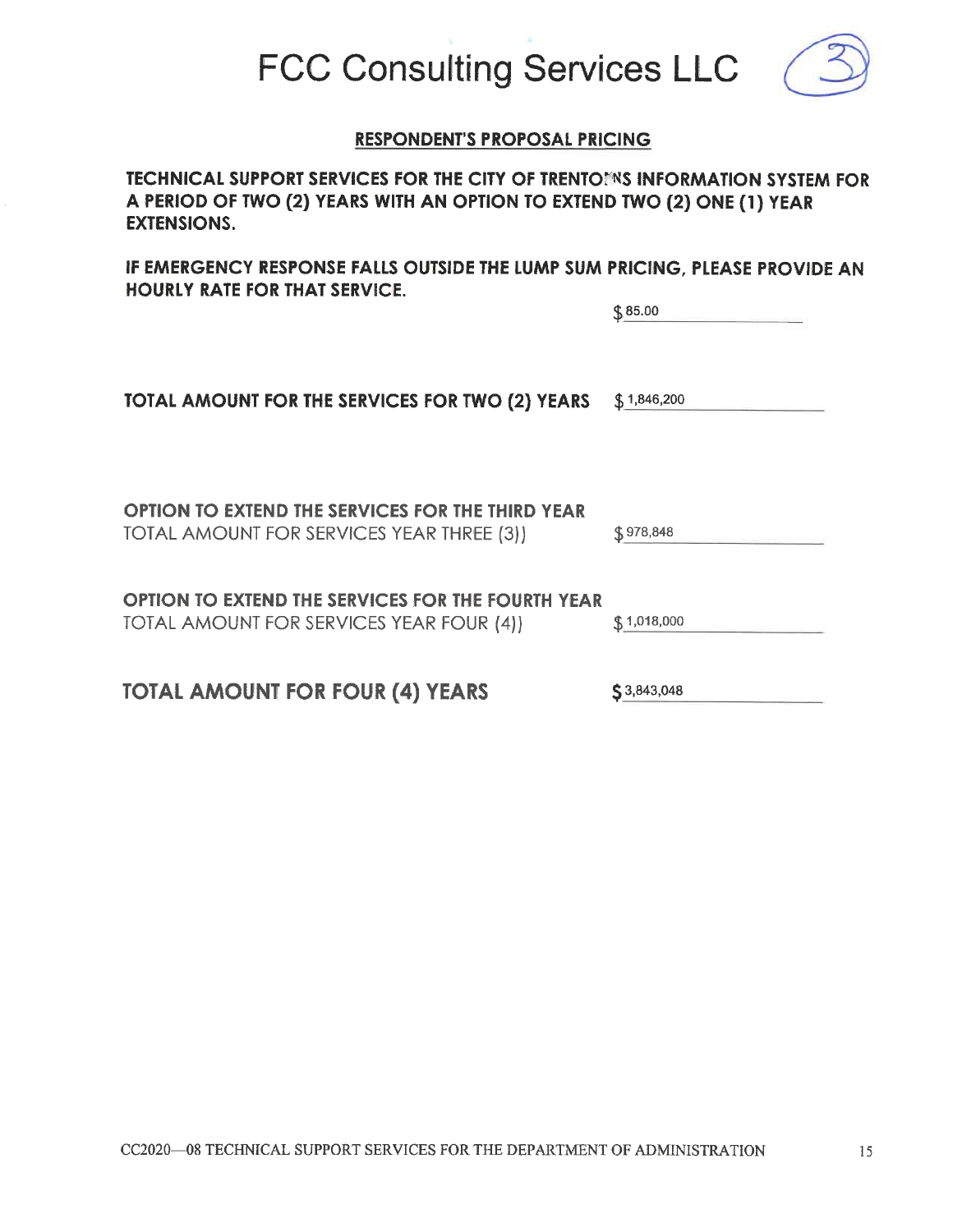TECHNICAL SUPPORT SERVICES FOR THE CITY OF TRENTON'S INFORMATION SYSTEM FOR A PERIOD OF TWO (2) YEARS WITH AN OPTION TO EXTEND TWO (2) ONE (1) YEAR **EXTENSIONS.** 

IF EMERGENCY RESPONSE FALLS OUTSIDE THE LUMP SUM PRICING, PLEASE PROVIDE AN **HOURLY RATE FOR THAT SERVICE.**  $-0-$ 

TOTAL AMOUNT FOR THE SERVICES FOR TWO (2) YEARS  $\frac{1}{2}$   $\frac{1}{2}$   $\frac{664}{1000}$ 

OPTION TO EXTEND THE SERVICES FOR THE THIRD YEAR TOTAL AMOUNT FOR SERVICES YEAR THREE (3))

OPTION TO EXTEND THE SERVICES FOR THE FOURTH YEAR TOTAL AMOUNT FOR SERVICES YEAR FOUR (4))

**TOTAL AMOUNT FOR FOUR (4) YEARS** 

NJIT Professionals - Mak 9 Salemon





 $1,088,160$ 

 $1,088,760$ 

\$4,241,520

15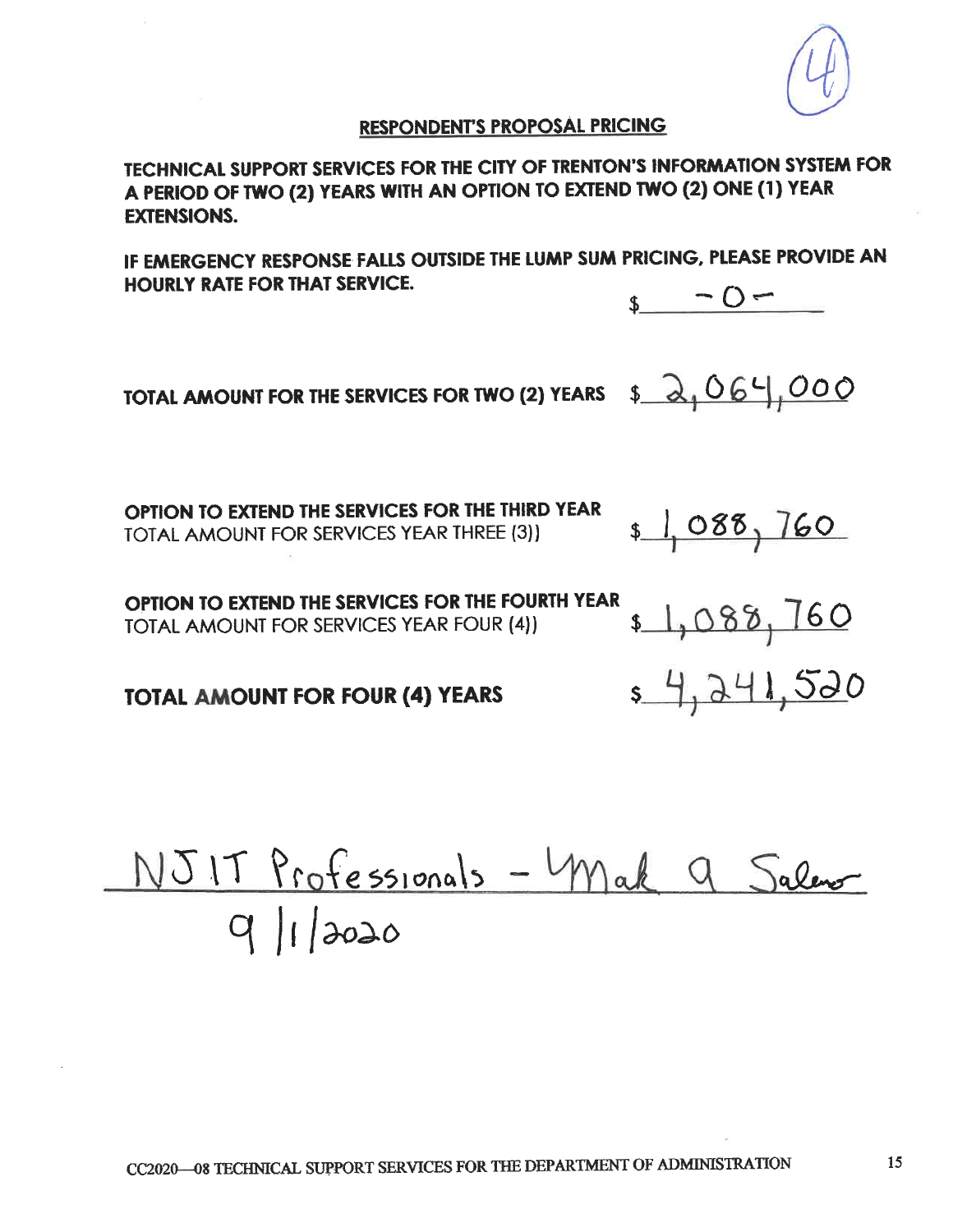TECHNICAL SUPPORT SERVICES FOR THE CITY OF TRENTON'S INFORMATION SYSTEM FOR A PERIOD OF TWO (2) YEARS WITH AN OPTION TO EXTEND TWO (2) ONE (1) YEAR **EXTENSIONS.** 

IF EMERGENCY RESPONSE FALLS OUTSIDE THE LUMP SUM PRICING, PLEASE PROVIDE AN **HOURLY RATE FOR THAT SERVICE.** 

 $\mathsf{S}$   $\mathsf{O}\cdot\mathsf{OO}$ 

TOTAL AMOUNT FOR THE SERVICES FOR TWO (2) YEARS \$2,456,320.00

OPTION TO EXTEND THE SERVICES FOR THE THIRD YEAR  $s$  1,265,126.00 **TOTAL AMOUNT FOR SERVICES YEAR THREE (3))** OPTION TO EXTEND THE SERVICES FOR THE FOURTH YEAR  $1,290,428.00$ TOTAL AMOUNT FOR SERVICES YEAR FOUR (4))

 $5.01, 874.00$ **TOTAL AMOUNT FOR FOUR (4) YEARS** 

 $\frac{1}{2} \frac{1}{16}$ 

 $\frac{1}{2}$ 

抑世 | |

 $\mathbb{E}[\mathbf{1}]_1 = \mathbb{E}$ 

 $\mathcal{A} = \mathcal{A} \mathcal{A} = \mathcal{A} \mathcal{A} = \mathcal{A} \mathcal{A} = \mathcal{A} \mathcal{A} = \mathcal{A} \mathcal{A}$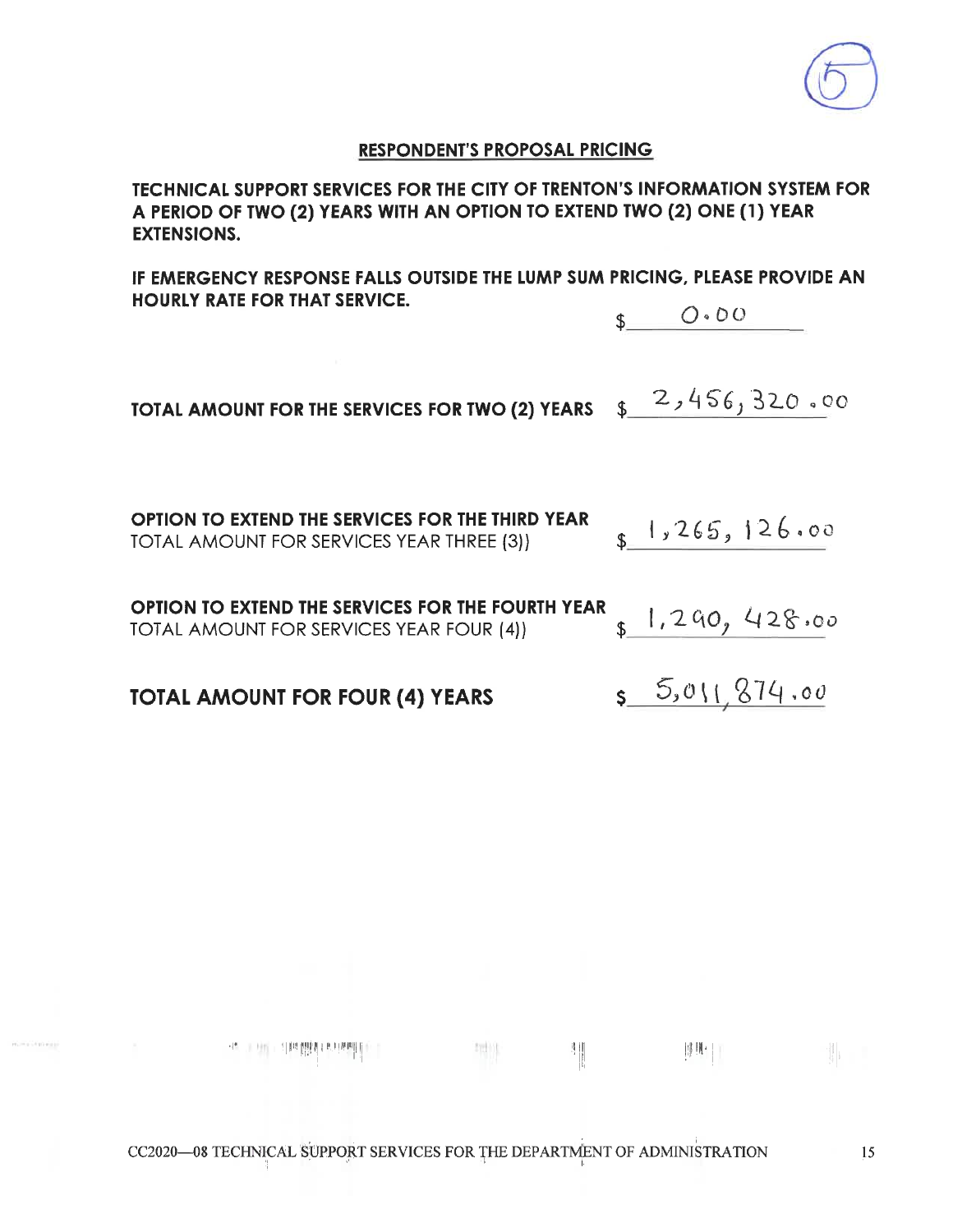## **High Availability, Inc.'s Proposal Pricing**

l,

| <b>Position</b>                                                   | <b>Hourly</b><br>Rate | 2 Year Service<br>7 hrs/day x 104 wk =<br>3,640 hours | Year <sub>3</sub> | Year 4      | 4 Year<br><b>TOTAL</b> |
|-------------------------------------------------------------------|-----------------------|-------------------------------------------------------|-------------------|-------------|------------------------|
| <b>Site Manager</b>                                               | \$115                 | \$418,600                                             | \$209,300         | \$209,300   | \$837,200              |
| <b>Project Manager</b>                                            | \$105                 | \$382,200                                             | \$191,100         | \$191,100   | \$764,400              |
| Senior Telecomm & Network<br><b>Infrastructure Architect</b>      | \$115                 | \$418,600                                             | \$209,300         | \$209,300   | \$837,200              |
| <b>Senior Network Administrator &amp;</b><br><b>IT Consultant</b> | \$94                  | \$342,160                                             | \$171,080         | \$171,080   | \$684,320              |
| <b>Associate Network Administrator</b><br>(COT)                   | \$61                  | \$222,040                                             | \$111,020         | \$111,020   | \$444,080              |
| <b>Associate Network Administrator</b><br>(Police)                | \$61                  | \$222,040                                             | \$111,020         | \$111,020   | \$444,080              |
| <b>IT Technicians/Specialist</b><br>$(1 \times COT)$              | \$61                  | \$222,040                                             | \$111,020         | \$111,020   | \$444,080              |
| IT Technicians/Specialist<br>(1 x COT)                            | \$61                  | \$222,040                                             | \$111,020         | \$111,020   | \$444,080              |
| <b>IT Technicians/Specialist</b><br>(1 x Police)                  | \$61                  | \$222,040                                             | \$111,020         | \$111,020   | \$444,080              |
| <b>Domain Management Support</b>                                  | \$105                 | \$382,200                                             | \$191,100         | \$191,100   | \$764,400              |
| <b>TOTALS</b>                                                     |                       | \$3,053,960                                           | \$1,526,980       | \$1,526,980 | \$6,107,920            |

If emergency response falls outside the lump sum pricing, the hourly rate will be the same as above  $\omega$ 

We have provided 1 resume per position. These are the rates for the candidates we think would be the  $\frac{1}{2}$ best fit for the City based on their experience.

The proposed candidates have been informed on the job requirements and are actively interested in  $\sim 100$ working with the City of Trenton.

High Availability can provide the City with additional resumes to consider for each position for the same  $\bar{\phantom{a}}$ proposed rate or lower rate for a more junior candidate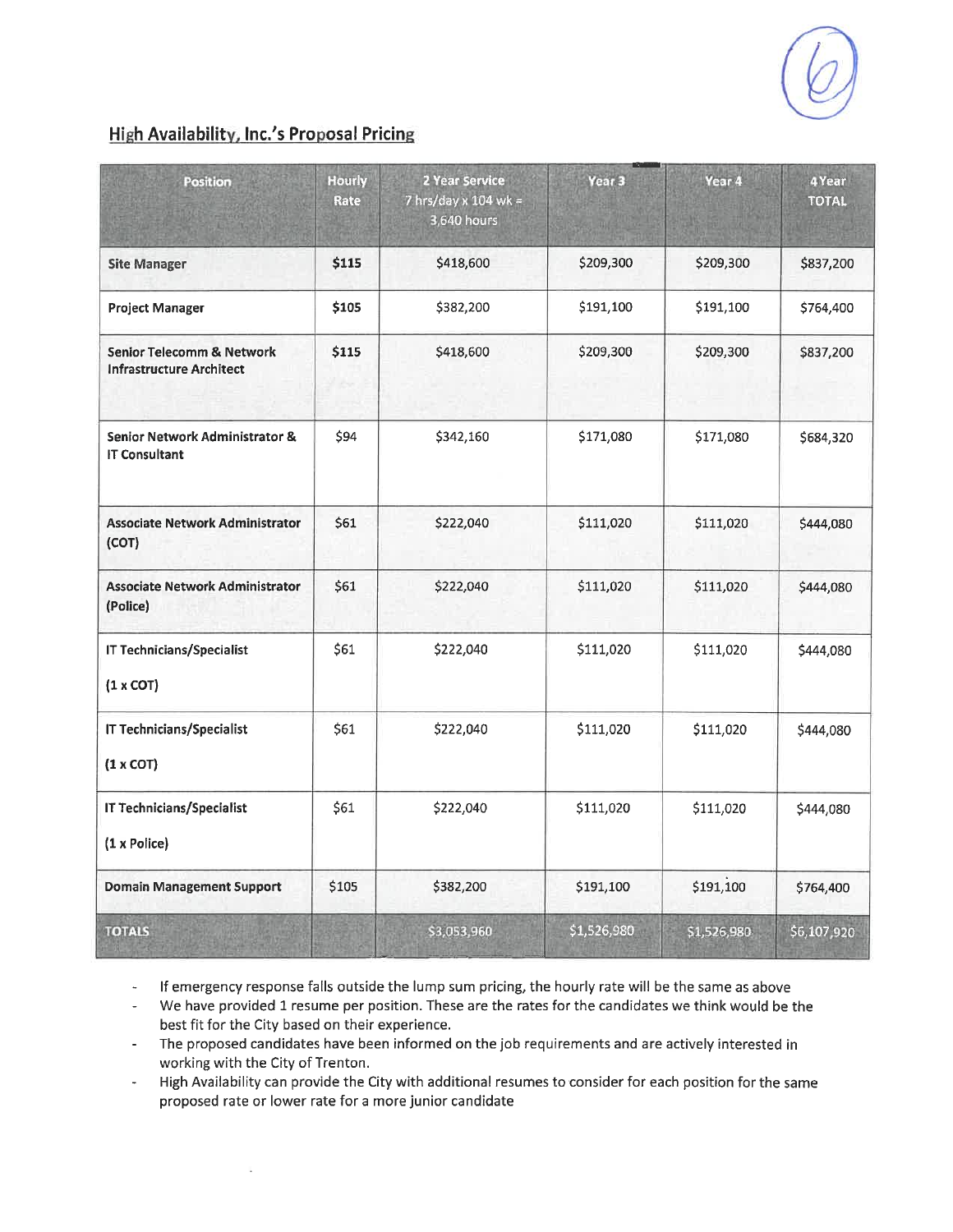TECHNICAL SUPPORT SERVICES FOR THE CITY OF TRENTON'S INFORMATION SYSTEM FOR A PERIOD OF TWO (2) YEARS WITH AN OPTION TO EXTEND TWO (2) ONE (1) YEAR **EXTENSIONS.** 

IF EMERGENCY RESPONSE FALLS OUTSIDE THE LUMP SUM PRICING, PLEASE PROVIDE AN **HOURLY RATE FOR THAT SERVICE.** 

150/hour \$

| TOTAL AMOUNT FOR THE SERVICES FOR TWO (2) YEARS | $\frac{}{\text{S}}$ 3,496,500 |
|-------------------------------------------------|-------------------------------|
|-------------------------------------------------|-------------------------------|

**OPTION TO EXTEND THE SERVICES FOR THE THIRD YEAR**  $\frac{1}{3}$  1,748,250 TOTAL AMOUNT FOR SERVICES YEAR THREE (3))

| OPTION TO EXTEND THE SERVICES FOR THE FOURTH YEAR |                        |
|---------------------------------------------------|------------------------|
| TOTAL AMOUNT FOR SERVICES YEAR FOUR (4))          | $\binom{1,748,250}{ }$ |

**TOTAL AMOUNT FOR FOUR (4) YEARS** 

 $S$  6,993,000

CC2020-08 TECHNICAL SUPPORT SERVICES FOR THE DEPARTMENT OF ADMINISTRATION

15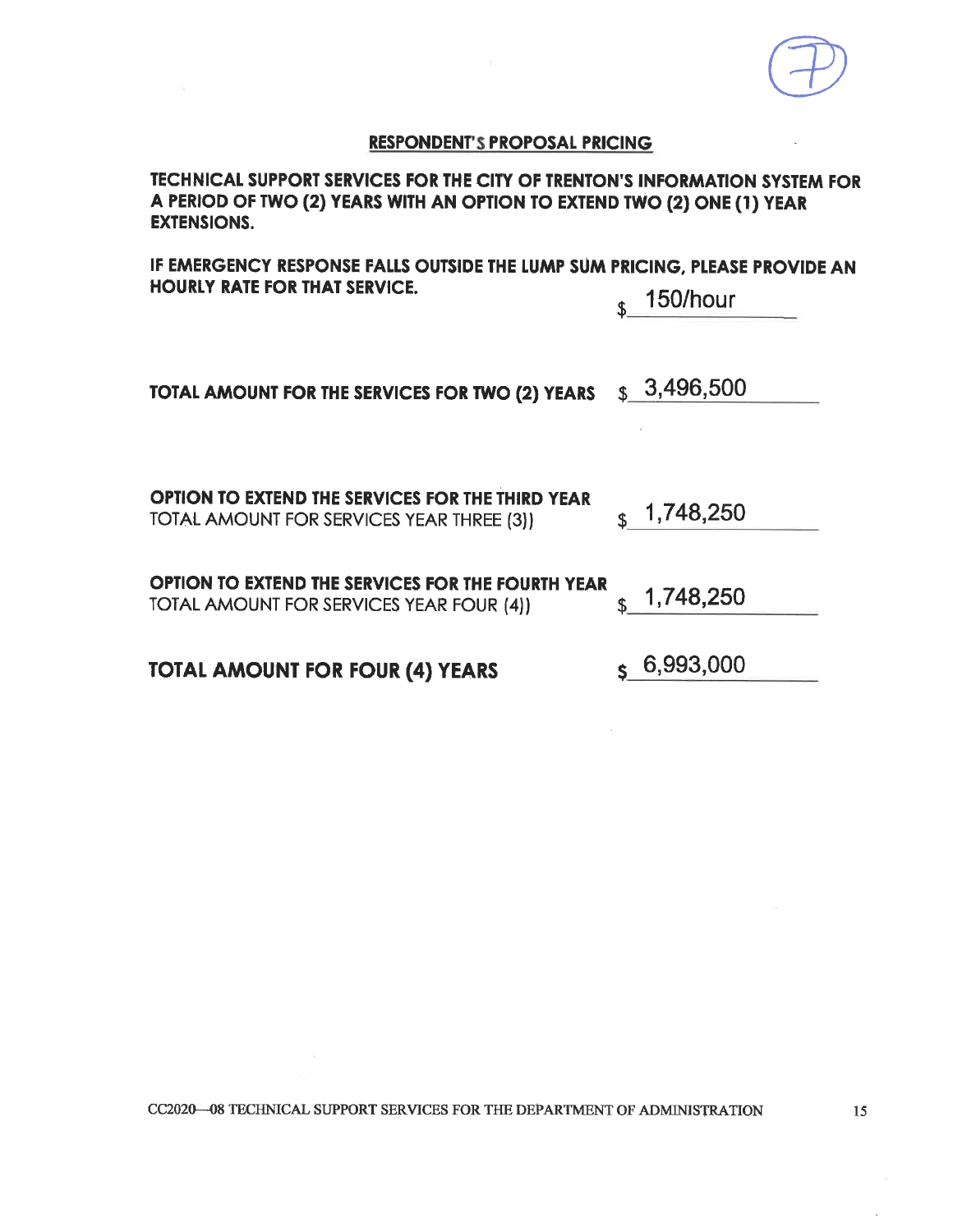TECHNICAL SUPPORT SERVICES FOR THE CITY OF TRENTON'S INFORMATION SYSTEM FOR A PERIOD OF TWO (2) YEARS WITH AN OPTION TO EXTEND TWO (2) ONE (1) YEAR **EXTENSIONS.** 

IF EMERGENCY RESPONSE FALLS OUTSIDE THE LUMP SUM PRICING, PLEASE PROVIDE AN **HOURLY RATE FOR THAT SERVICE.**  $_{\rm s}$ 1500.00

TOTAL AMOUNT FOR THE SERVICES FOR TWO (2) YEARS

 $_{s}2,500,000.00$ 

OPTION TO EXTEND THE SERVICES FOR THE THIRD YEAR TOTAL AMOUNT FOR SERVICES YEAR THREE (3))

 $_{s}$ 2,400,000.00

OPTION TO EXTEND THE SERVICES FOR THE FOURTH YEAR  $_{s}$ 2,300,000.00 TOTAL AMOUNT FOR SERVICES YEAR FOUR (4))

**TOTAL AMOUNT FOR FOUR (4) YEARS** 

 $S$ <sup>7</sup>,200,000.00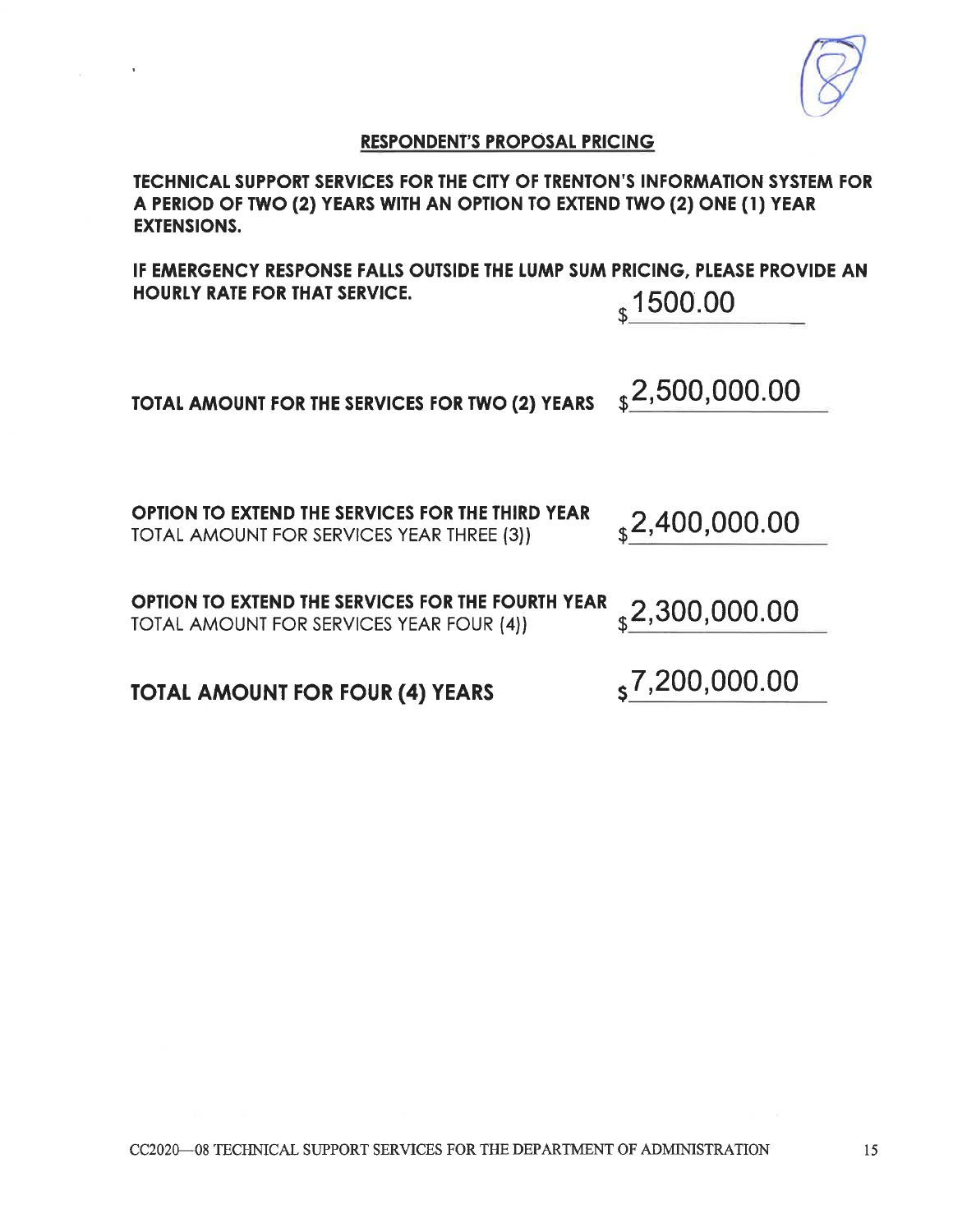

TECHNICAL SUPPORT SERVICES FOR THE CITY OF TRENTON'S INFORMATION SYSTEM FOR A PERIOD OF TWO (2) YEARS WITH AN OPTION TO EXTEND TWO (2) ONE (1) YEAR **EXTENSIONS.** 

IF EMERGENCY RESPONSE FALLS OUTSIDE THE LUMP SUM PRICING, PLEASE PROVIDE AN HOURLY RATE FOR THAT SERVICE. **The advanced and** 

|                                                                                               |   | <b>Included</b> |
|-----------------------------------------------------------------------------------------------|---|-----------------|
| TOTAL AMOUNT FOR THE SERVICES FOR TWO (2) YEARS                                               |   | \$3,500,000.00  |
| OPTION TO EXTEND THE SERVICES FOR THE THIRD YEAR<br>TOTAL AMOUNT FOR SERVICES YEAR THREE (3)) |   | \$1,825,000.00  |
| OPTION TO EXTEND THE SERVICES FOR THE FOURTH YEAR<br>TOTAL AMOUNT FOR SERVICES YEAR FOUR (4)) | S | \$1,900.000.00  |
| <b>TOTAL AMOUNT FOR FOUR (4) YEARS</b>                                                        |   | \$7,225,000.00  |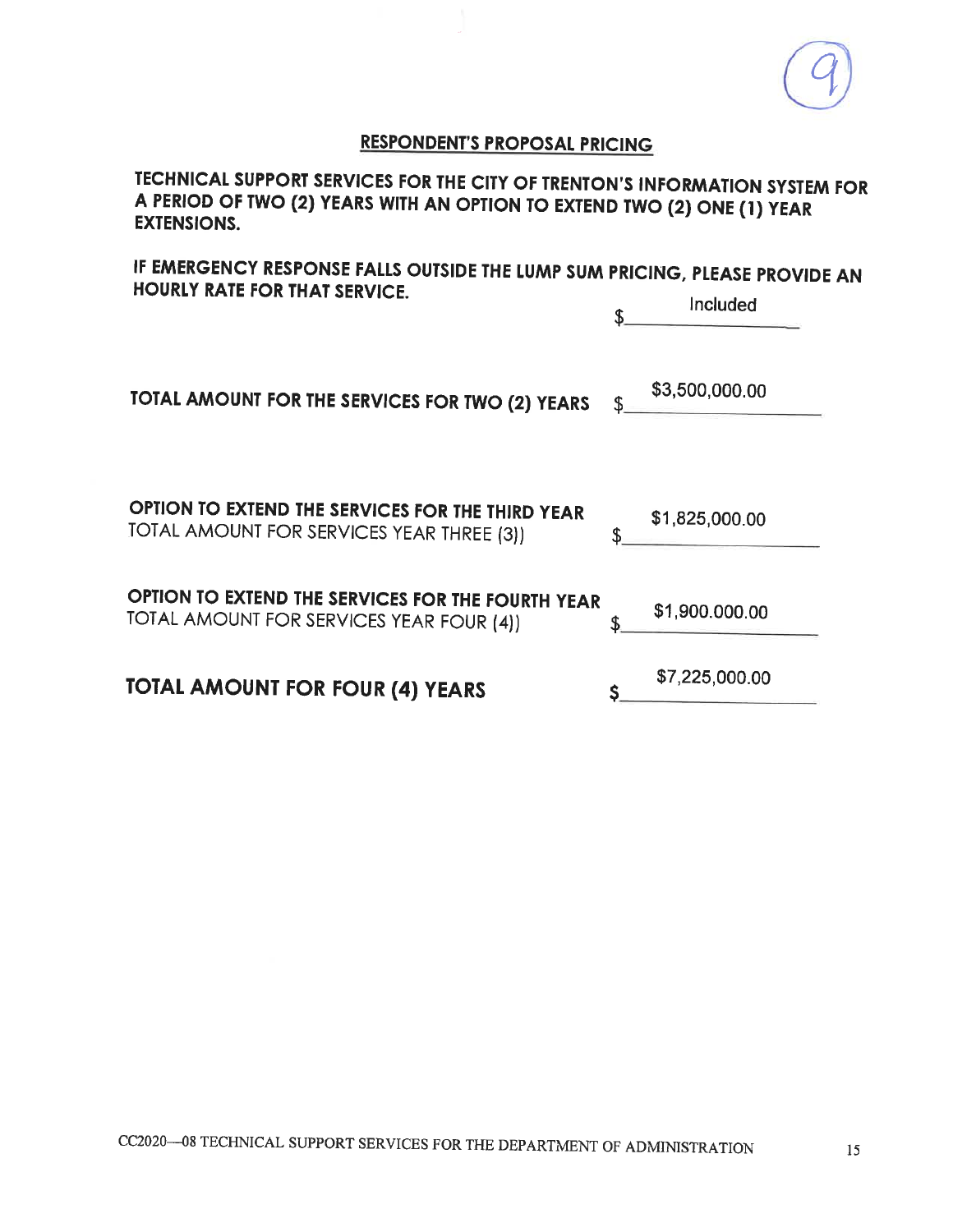**TECHNICAL SUPPORT SERVICES FOR THE CITY OF TRENTON'S INFORMATION SYSTEM FOR** A PERIOD OF TWO (2) YEARS WITH AN OPTION TO EXTEND TWO (2) ONE (1) YEAR **EXTENSIONS.** 

IF EMERGENCY RESPONSE FALLS OUTSIDE THE LUMP SUM PRICING, PLEASE PROVIDE AN **HOURLY RATE FOR THAT SERVICE.** 

Pleasereview pricing matrix page 142.76-197.15

TOTAL AMOUNT FOR THE SERVICES FOR TWO (2) YEARS  $\oint \frac{2}{3}$  968, 464.00

OPTION TO EXTEND THE SERVICES FOR THE THIRD YEAR TOTAL AMOUNT FOR SERVICES YEAR THREE (3))

OPTION TO EXTEND THE SERVICES FOR THE FOURTH YEAR TOTAL AMOUNT FOR SERVICES YEAR FOUR (4))

 $52,532,864.60$ 

5 10 131, 476,00

\$ 2,532, 864.00

**TOTAL AMOUNT FOR FOUR (4) YEARS**